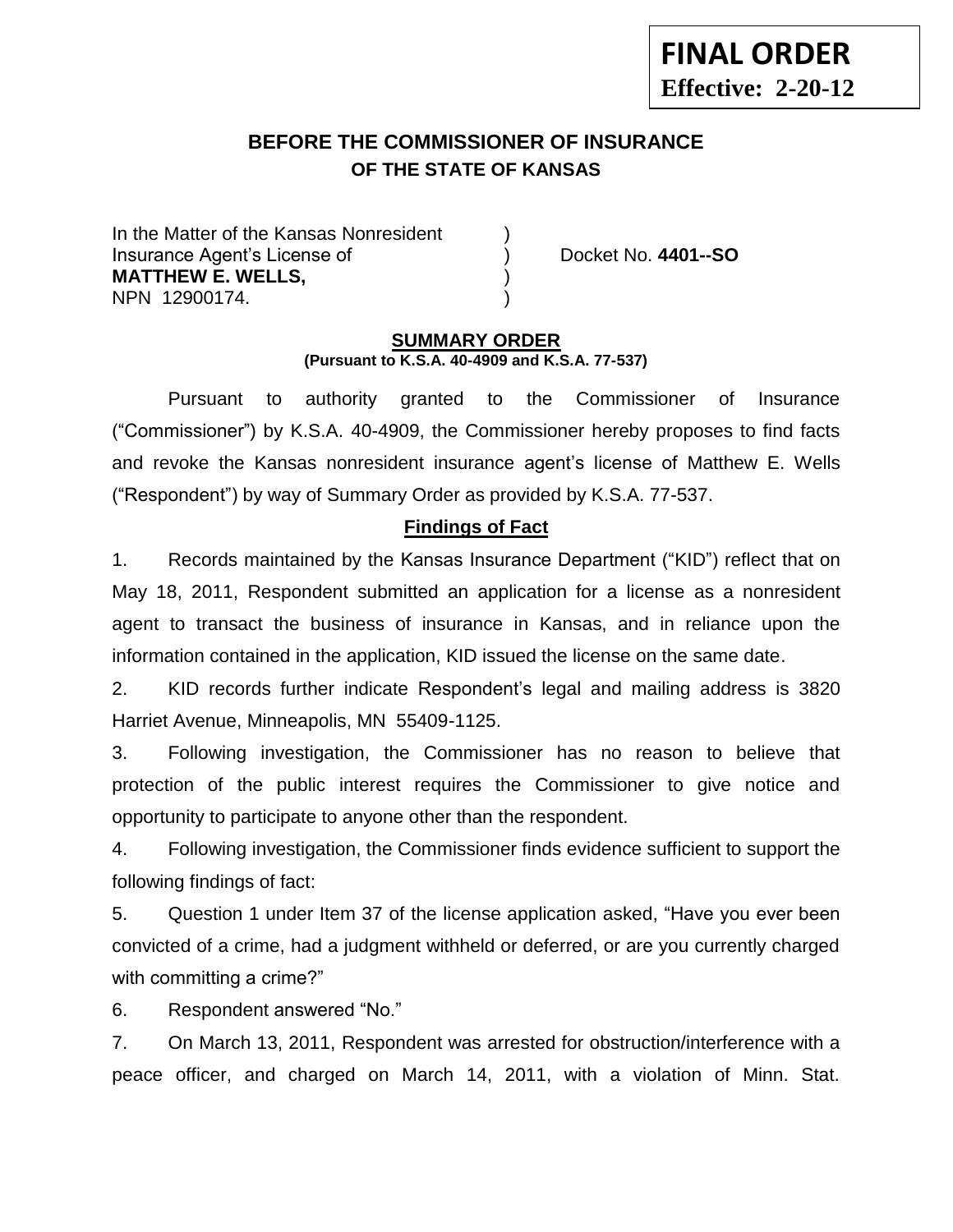§609.50.1(2), which is interfering with the duties of a peace officer using force or threat, a gross misdemeanor.

8. As of December 8, 2011, the case remained pending.

9. Respondent is appointed as an agent of Time Insurance Company ("Time").

10. By letter of December 8, 2011, Time notified KID of the pending charges and provided copies of the charging document and Respondent's explanation of the charges and their omission from the application.

11. Respondent states that he was confused by the question and incorrectly advised by his "superiors" that he should answer "no."

12. By letter dated December 15, 2011, and addressed to Respondent at his mailing address of record, counsel for KID recited the foregoing facts and invited Respondent to reply within 15 business days if he disputed the facts.

13. To date, Respondent has not replied; thus the facts are undisputed.

## **Applicable Law**

14. K.S.A. 2010 Supp. 40-4909(a) provides, in relevant part:

"The commissioner may deny, suspend, revoke or refuse renewal of any license issued under this act if the commissioner finds that the applicant or license holder has:

(1) Provided incorrect, misleading, incomplete or untrue information in the license application. . . .

(2) Obtained or attempted to obtain a license under this act through misrepresentation or fraud. . . . [and/or]

(8) Used any fraudulent, coercive, or dishonest practice, or demonstrated any incompetence, untrustworthiness or financial irresponsibility in the conduct of business in this state or elsewhere." K.S.A. 2010 Supp. 40- 4909(a).

# **Conclusions of Law**

15. The Commissioner has jurisdiction over Respondent as well as the subject matter of this proceeding, and such proceeding is held in the public interest.

16. The Commissioner finds that Respondent's license may be revoked or suspended pursuant to K.S.A. 40-4909(a)(1) because Respondent has provided untrue (i.e., false) information in the license application.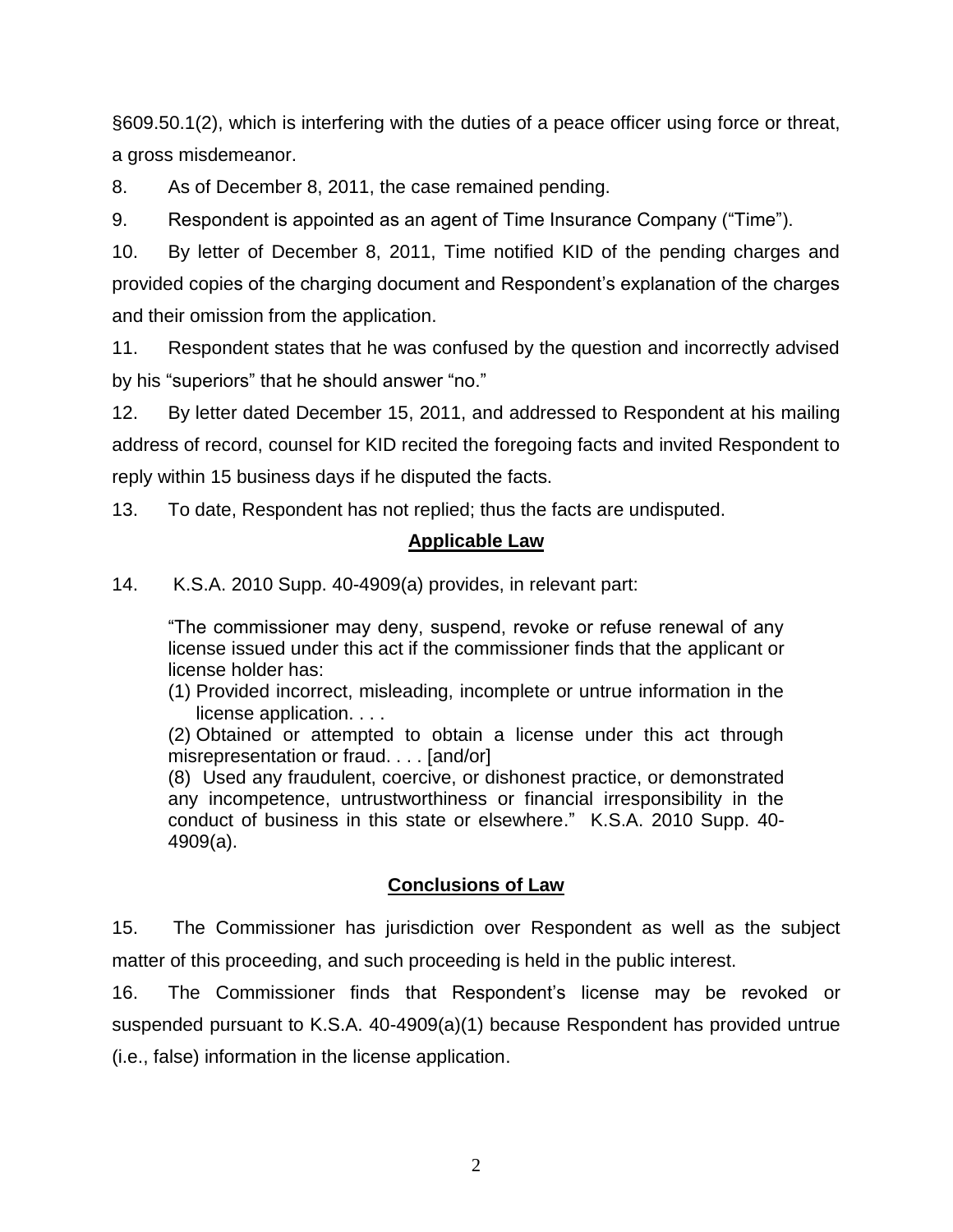17. Further, the Commissioner finds that Respondent's license may be revoked or suspended pursuant to K.S.A. 40-4909(a)(3) because Respondent obtained a license through misrepresentation.

18. Finally, the Commissioner notes that accurately completing applications is material to the function of an insurance agent and finds that Respondent's license may be revoked or suspended pursuant to K.S.A. 40-4909(a)(8) because, if Respondent's explanation is accepted as true, Respondent has demonstrated incompetence or untrustworthiness in business.

19. Based on the foregoing findings, the Commissioner concludes that sufficient grounds exist for the revocation of Respondent's insurance agent's license pursuant to K.S.A. 40-4909(a).

20. In addition, the Commissioner concludes that Respondent's insurance agent's license may be revoked pursuant to K.S.A. 40-4909(b) because it is not serving the interests of the insurer or the insurable interests of the public.

21. Based on the facts and circumstances set forth herein, it appears that the use of summary proceedings in this matter is appropriate, in accordance with the provisions set forth in K.S.A. 77-537(a), in that the use of summary proceedings does not violate any provision of the law, the protection of the public interest does not require the KID to give notice and opportunity to participate to persons other than Respondent, and after investigation, KID believes in good faith that the allegations will be supported to the applicable standard of proof.

#### **Policy to be Served**

22. Before issuing an insurance agent license, the Commissioner must determine that the applicant is qualified and has not committed any act that would be grounds for denial, suspension, or revocation. K.S.A. 40-4905(b). Further, the Commissioner may revoke any license issued under the Insurance Agents Licensing Act if the Commissioner finds that the interests of the insurer or the insurable interests of the public are not properly served under the license. K.S.A. 49-4909(b). The following action is necessary and appropriate to promote the security and integrity of the insurance business and protect insurance consumers by licensing, or continuing to

3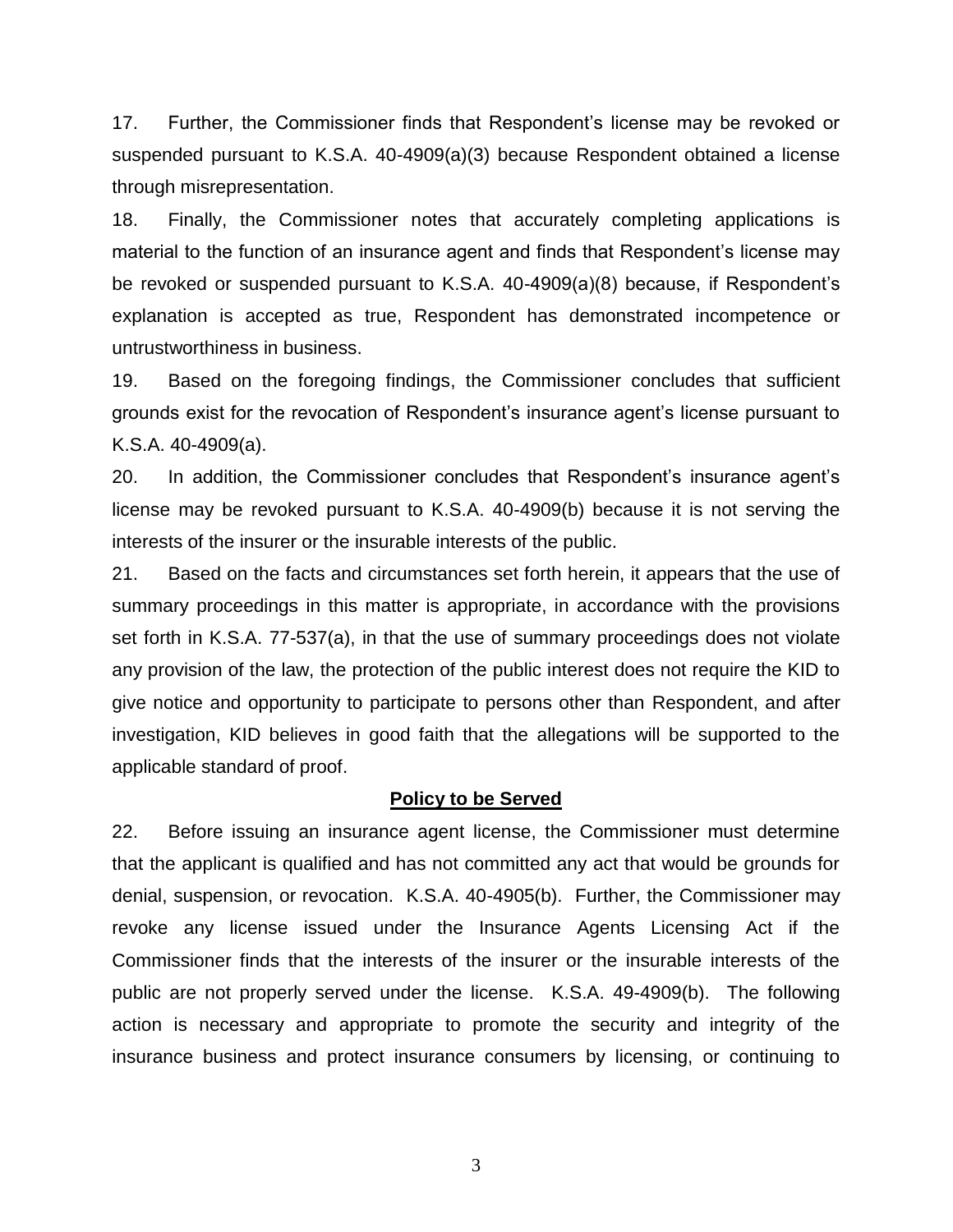license, persons or entities to sell, solicit, or negotiate insurance in the State of Kansas only if their conduct indicates they are both qualified and trustworthy.

**IT IS THEREFORE ORDERED BY THE COMMISSIONER OF INSURANCE THAT** the Kansas nonresident insurance agent's license of **MATTHEW E. WELLS** is hereby **REVOKED**, and on and after the effective date of this order, MATTHEW E. WELLS shall not engage in the sale, solicitation, or negotiation of insurance, do any act toward the sale, solicitation, or negotiation of insurance, and/or receive compensation deriving from the sale, solicitation, or negotiation of insurance conducted on and after the effective date of this order in Kansas or with respect to Kansas risks.

It is further ordered, pursuant to KSA 77-415(b)(2)(A), that this order is designated by KID as precedent

## **IT IS SO ORDERED THIS \_\_31st\_\_ DAY OF JANUARY 2012, IN THE CITY OF TOPEKA, COUNTY OF SHAWNEE, STATE OF KANSAS.**



\_/s/ Sandy Praeger\_\_\_\_\_\_\_\_\_\_\_\_\_\_\_\_ Sandy Praeger Commissioner of Insurance

BY:

\_/s/ Zachary J.C. Anshutz\_\_\_\_\_\_\_\_\_\_ Zachary J.C. Anshutz General Counsel